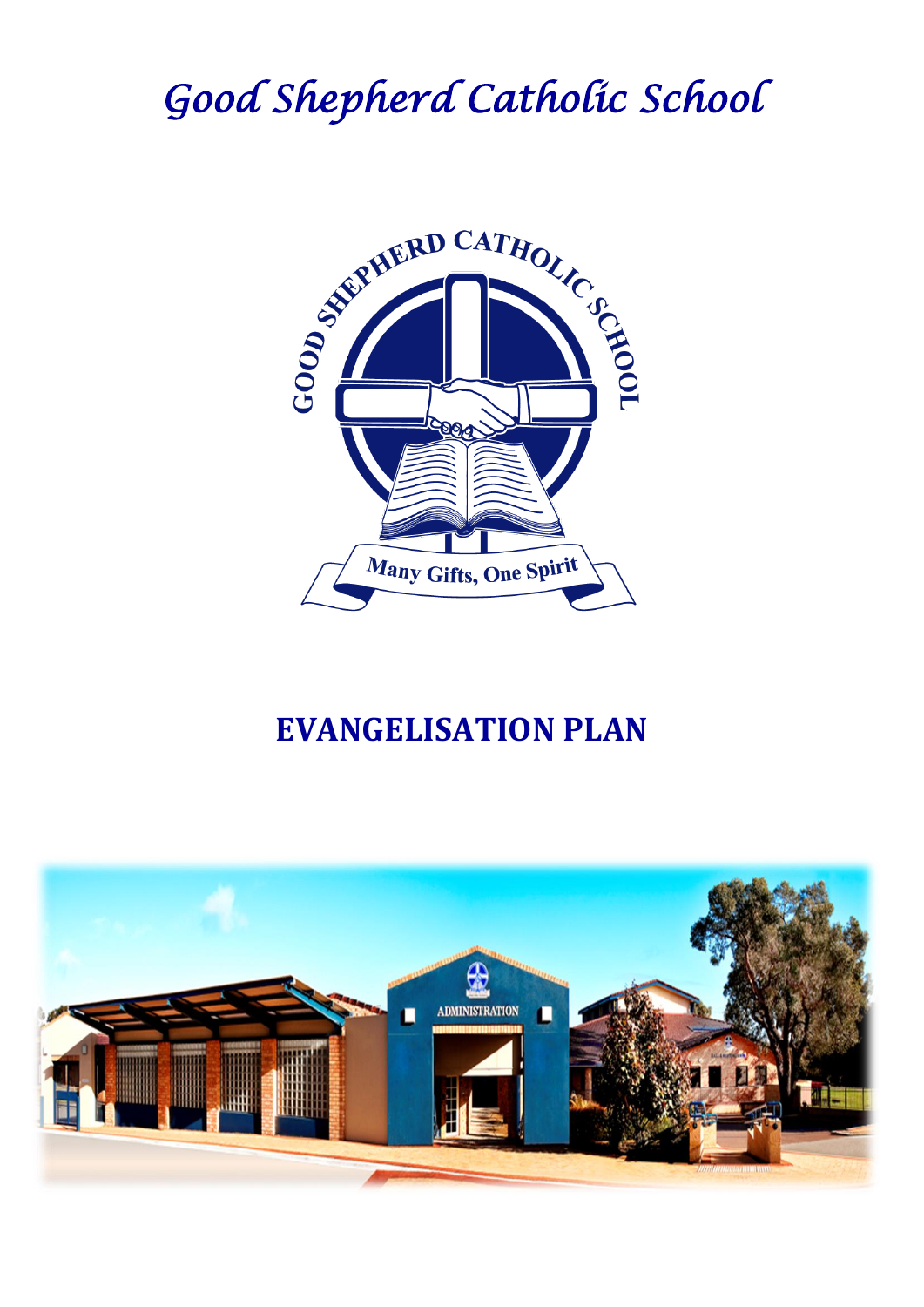#### **Vision Statement**

Good Shepherd Catholic School is an inclusive community growing together in faith guided by the Gospel teachings of Jesus Christ. Our school is dedicated to fostering life-long learning.

#### **Mission Statement**

By living our Catholic values and beliefs in partnership with parents, caregivers, parish and wider community we strive for educational excellence encapsulating the spiritual, cognitive, emotional, social and physical development of the child.

#### **"Many Gifts, One Spirit"**

#### **Introduction:**

The Church's mission, received from Jesus Christ through the apostles, is to proclaim the Good News of Salvation to every human being.

*'Jesus Christ instituted his Church as the community of his followers, his Body in the world. He would be its Head, and all who believed and accepted Baptism would be his members. He gave his Church the mission of proclaiming his Gospel to every human person, and to baptise all who believed' [Bishops Mandate para. 2]*

Catholic schools have a vital part to play in the Church's mission to the world today.

*'Evangelisation is the mission of the Church… she must proclaim the Good News of salvation to all. To carry out her saving mission, the Church uses, above all, all the means Christ has given her… She establishes her own schools because she considers them as privileged means of promoting the formation of the whole person…' [The Catholic School 7, 8]*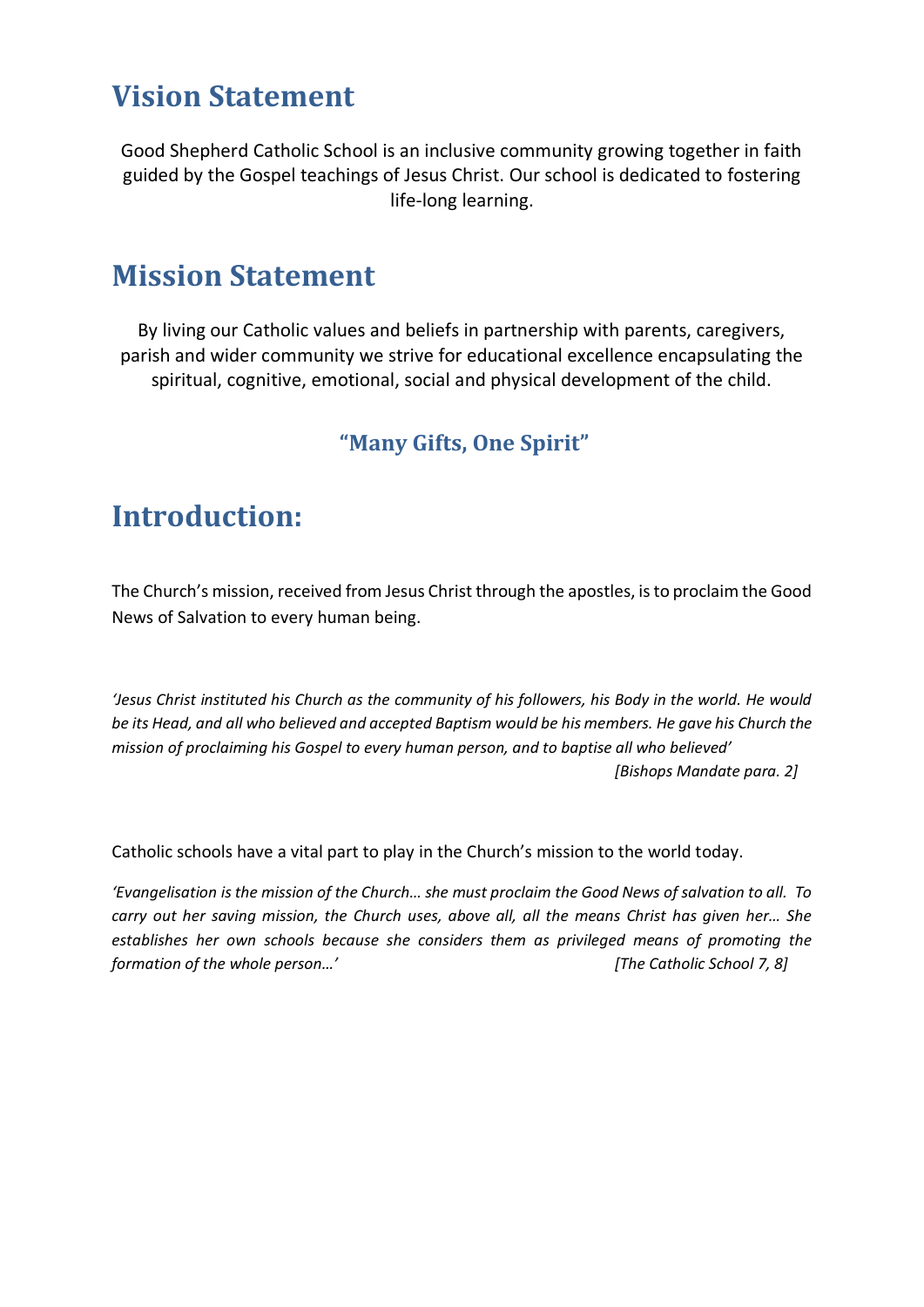#### **Mandate Letter to the Catholic Education Commission of Western Australia (2009-2015)**

For a school to be Catholic, it must first be a good school. Otherwise it will be unable to fulfil its mission. With many other education traditions, the Catholic school's concept of education will be.

*'the development of (students) from within, freeing them from that conditioning which would prevent them from becoming fully integrated human beings. The school must begin from the principle that its educational program is intentionally directed to the growth of the whole person.' [Congregation for Catholic Education, 1977]*

The Catholic school, however, differs in a fundamental way from those of other education traditions. What makes it distinctive is its vision of the 'fully integrated' human being.

*The Catholic school differs from all others which limit themselves to forming men and women. Its task is to form Christian men and women, and, by its witness and teaching, to show non-Christians something of the mystery of Christ, who surpasses all understanding. [Congregation for Catholic Education, 1977]*

#### **What is Evangelisation?**

Evangelisation is everything we do that introduces, promotes, develops and gives witness to faith. It means bringing into fuller consciousness and into the practical life of the school what we are really on about. To evangelise is to be willing to share the good news about God with others. Evangelisation is about taking the risk to care for all people, inviting them to share in a Christian community in which they come to know God more fully, and in which they form a deeper relationship with God so God becomes central in their lives.

Evangelisation is an activity of faith, built upon the power of the message. It achieves its purpose gradually, for people need to accept the message for it to have its full effect. Evangelisation is any deliberate activity or action by which we cooperate with the selfrevealing God. It involves sharing, risking and achieving.

Evangelisation:

*'cannot attain its full meaning and vitality unless it issues in witness, stirs wonder and leads to conversion. Modern people listen more willingly to witnesses than to teachers and if they do listen to teachers, it is because they are witnesses' [15, 21, 41, Evangelii Nuntiandi, 1975]*

Evangelisation is inclusive of Primary Proclamation (the process to assist others to arrive at an initial belief in Jesus and develop an initial interest in following Him) and Catechesis (processes for sharing the Christian experiences of God and integrating these into the person's life experiences). Evangelisation is primarily about Christian Witness.

As educators and as a Church we need to acknowledge the, 'joys and the hopes, the griefs and the anxieties' (Gaudium Et Spes, 1) of the people we minister to. We need to acknowledge the current context or environment in which we live. These are the 'signs of the times,' and are needed to be continually worked with so that the Church and School Community embody the integration of faith, life and culture.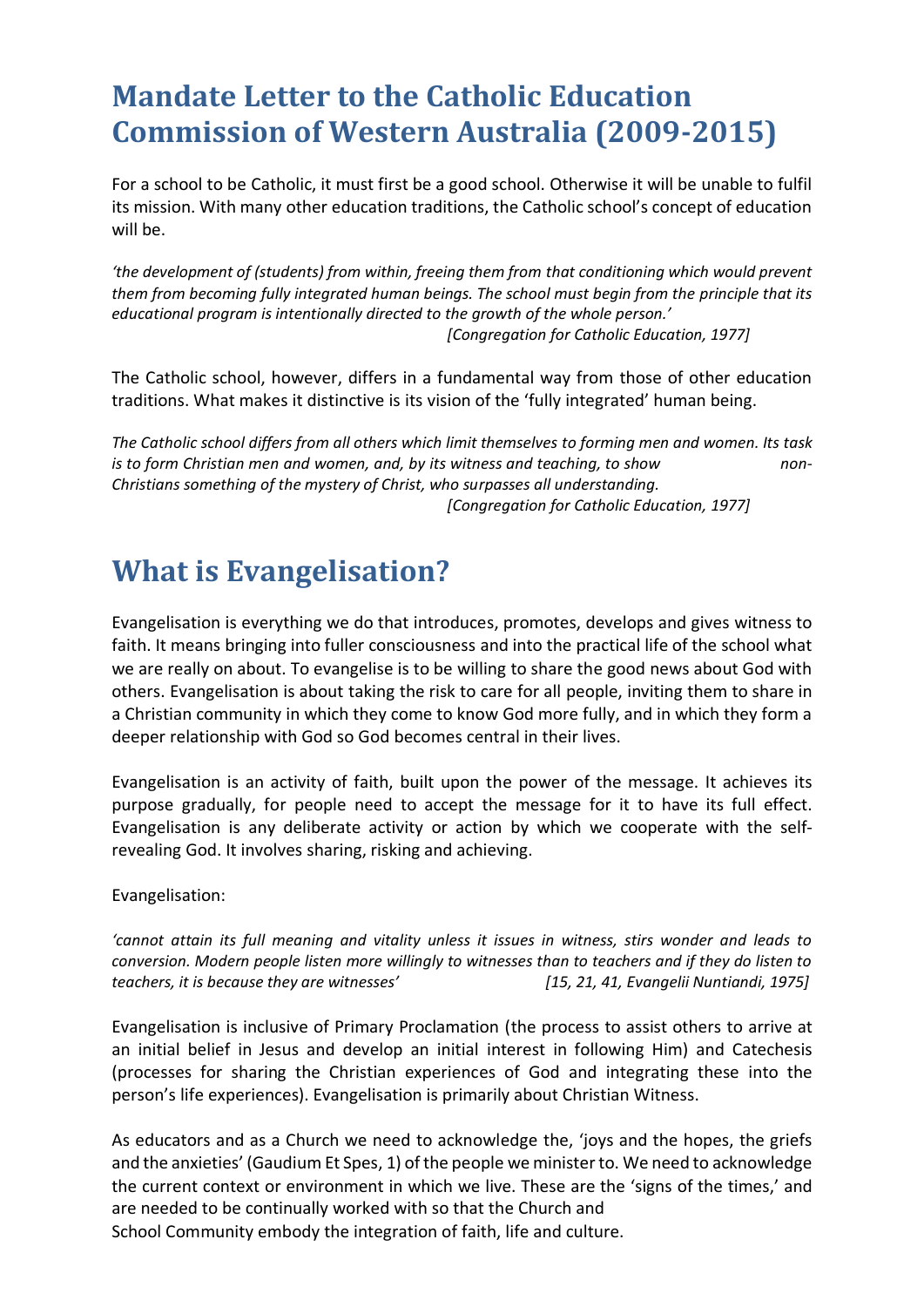### **Philosophy of Good Shepherd Catholic School**

Good Shepherd Catholic School was established as the teaching arm of the Catholic Church in the Lockridge Parish. The school's philosophy of education has an explicit and all-pervasive religious dimension. At the heart of this religious dimension is the task of the transmission of truths, values, beliefs and attitudes of the catholic Faith.

Good Shepherd Catholic School was established in 1983 and the Sisters of the Infant Jesus lived and worked in the Parish and the school until 1989. The Presentation Sisters moved to the Parish in 1990 and continue to work in the Parish today. The school is a co-educational institution providing primary education to approximately 470 children from Kindergarten to Year 6. The school is an integral part of the Good Shepherd Parish and there is a very close relationship between the parish and the school.

The school's motto: *Many Gifts, One Spirit* is lived out in our vision of 'an inclusive community, growing together in faith by living our Catholic values and beliefs.' Through such a vision the school is able to foster a Christian mentality in our society, and to encourage young people to contribute more broadly to the development of the kind of world envisaged by Christ.

#### **Aims of Good Shepherd Catholic School**

Good Shepherd Catholic School aims to foster the total development of each child within a caring and safe community that is totally committed to supporting the Catholic principles and ideals.

We strive to:

- foster children's faith in Christ so that they are able to become more like God;
- provide a total caring environment in which each child's dignity as God's creation is respected and developed;
- affirm, respect and develop the individuality and God-given gifts of each child, staff member and school community member;
- respect and develop in each person the God-given gift of free will;
- develop the parent's role in their children's education;
- provide enriched opportunities for each child to develop to their full potential -spiritually, academically, physically, socially and emotionally;
- provide opportunities for all children to develop culturally within their own environment and to understand, respect and embrace the cultures of others in our multicultural school;
- develop a staff community in which each person is encouraged to grow and develop in Faith for the benefit of themselves, the staff, the children and the wider school community;
- endeavour to work as a total school community in meeting the needs of each member.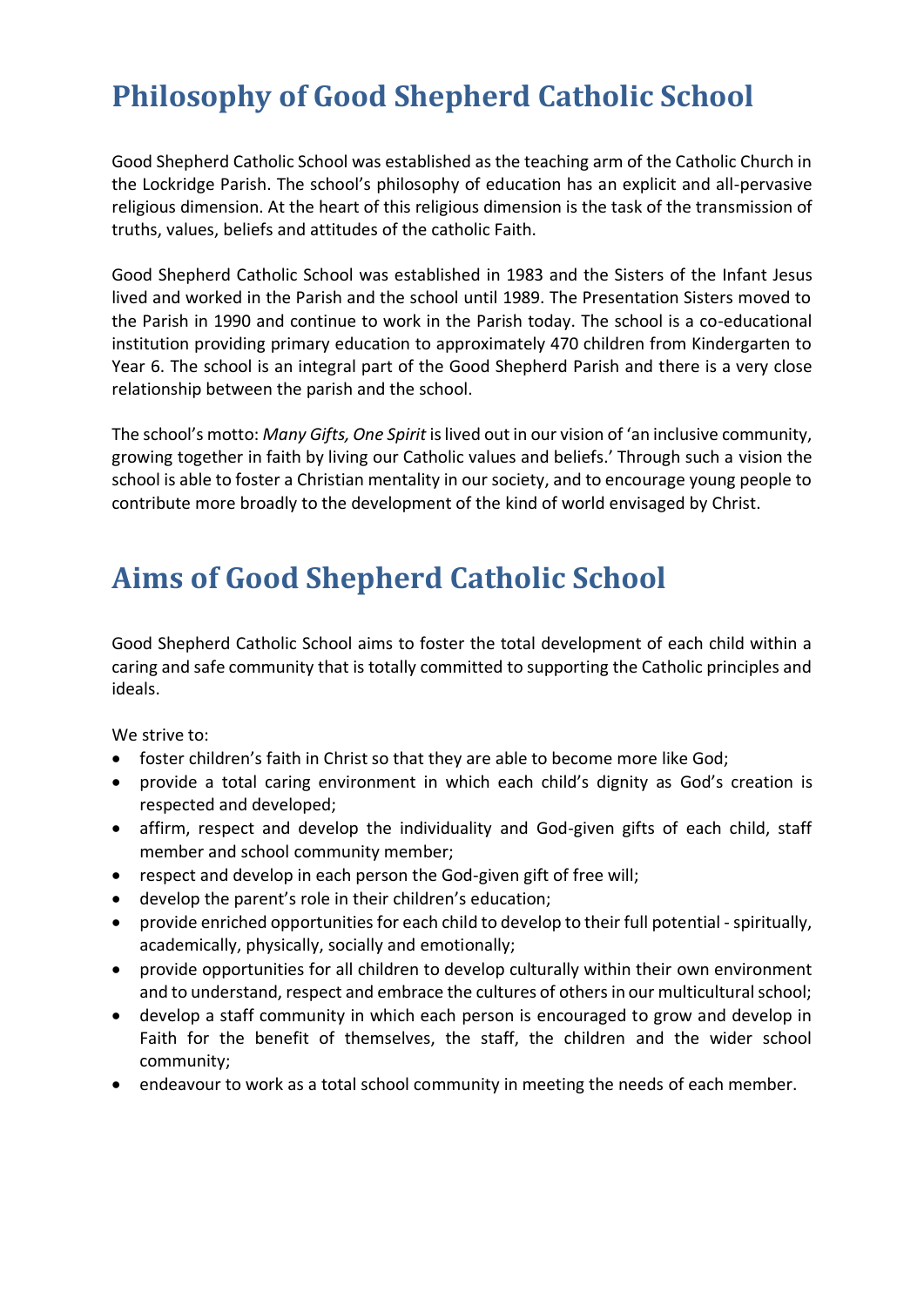## *CATECHESIS*

*Deepening of faith by sharing Christian understandings of God and integrating these into a person's human experience.*

*Catechesis is based on the teachings of Jesus and are found in:*

- 
- The Creed **-** Life in Christ (following the example of Jesus)
- *Sacraments - Prayer*

*Mandate Para. 52-56*

## *ONGOING FORMATION*

| <b>STAFF</b>                                                                                                                           | <b>STUDENTS</b>                                                                                               | <b>WIDER COMMUNITY</b>                                                                                             |
|----------------------------------------------------------------------------------------------------------------------------------------|---------------------------------------------------------------------------------------------------------------|--------------------------------------------------------------------------------------------------------------------|
| <b>Involvement in own Parishes</b><br>through Children's Liturgy, Music<br>Ministry, Reading or Special<br>ministers of Holy Communion | Daily class prayer                                                                                            | Encouraging parents to attend<br>sacramental celebrations by<br>publishing in school newsletter                    |
| Involvement of staff in school<br>Masses through Reading and<br>being Special Ministers of Holy<br>Communion                           | The preparation of the students<br>for the reception of<br>Reconciliation, Eucharist and<br>Confirmation      | Scriptural verses are put in the<br>school newsletter for parental<br>reflection                                   |
| Regular weekly staff prayer and all<br>staff are rostered on to lead the<br>prayer                                                     | Explicit teaching of the parts of<br>the Mass and responses                                                   | Inviting parents to be a part of<br>Parish Family Masses and School<br><b>Masses</b>                               |
| Involvement in Religious<br><b>Education studies at CEO and</b><br>tertiary level                                                      | Explicit teaching about the<br>symbols of the Church and<br>particular signs of reverence eg.<br>Genuflection | Participation of parents in<br>Sacramental workshops                                                               |
| Participation in Holy Week<br>celebrations                                                                                             | Participation in Holy Week and<br><b>Easter celebrations</b>                                                  | Inviting the community to<br>participate in Holy Week<br>celebrations                                              |
| All staff support the Sacramental<br>Program by attending one of the<br>Parish Masses for each Sacrament                               | Participation in regular Liturgical<br>singing                                                                | Inviting parents to attend<br>assemblies and praying at the<br>beginning of assembly                               |
| Staff receive the daily bulletin<br>with the days' Gospel                                                                              | Participation in whole school<br>Mass and encouraged to attend<br>Parish Masses on the weekend                | Prayer and reflection at the<br>Annual Community Meetings of<br>the Parents and Friends and<br><b>School Board</b> |
| Staff receive the daily CathNews<br>Perspectives with up to date news<br>on Catholic topics and events                                 | Whole school acknowledgement<br>of students involved in<br>sacramental programs                               | Parent reflection as part of the<br><b>Parent Information Nights</b>                                               |
|                                                                                                                                        |                                                                                                               |                                                                                                                    |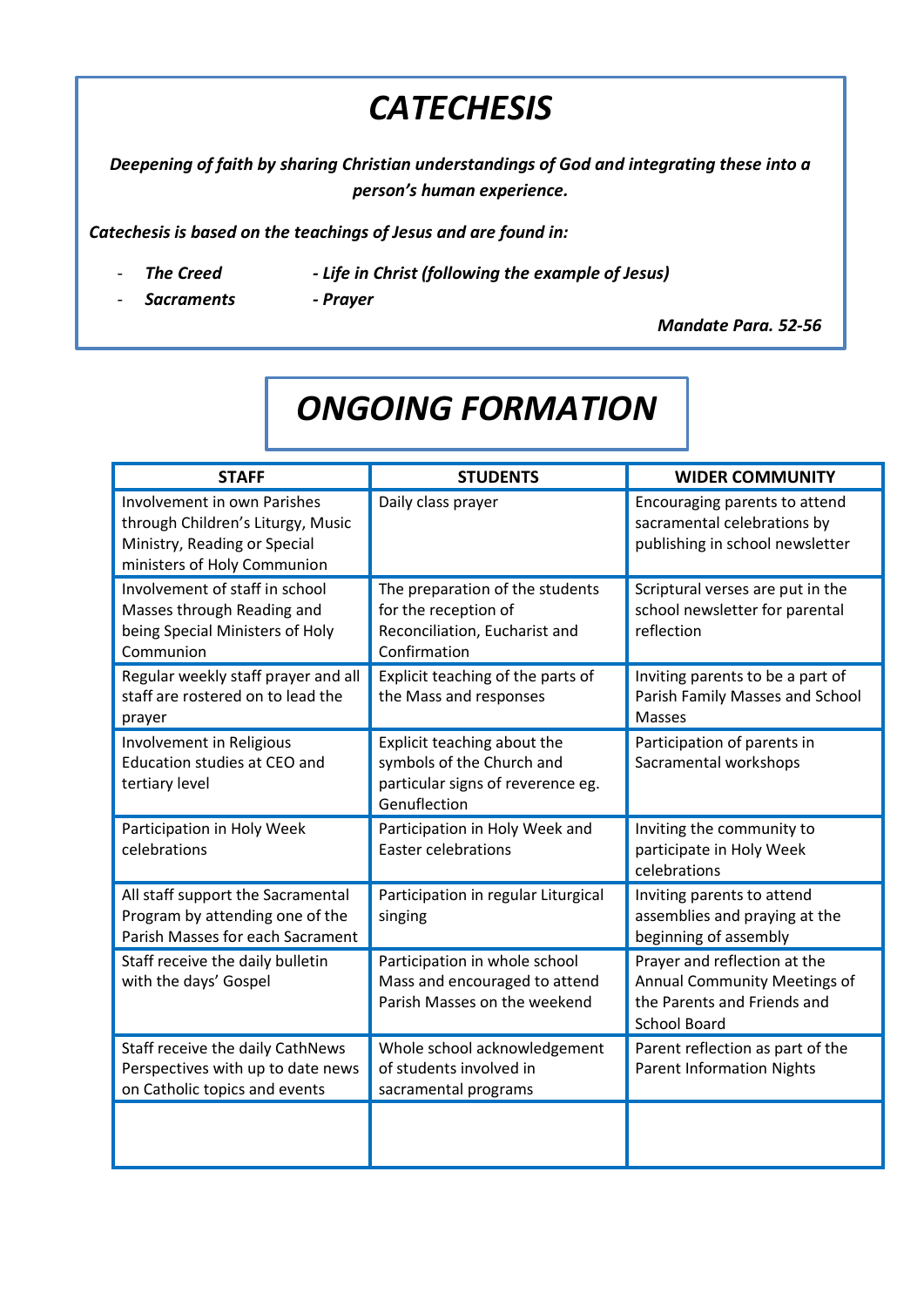## *CATECHESIS*

*Deepening of faith by sharing Christian understandings of God and integrating these into a person's human experience.*

*Catechesis is based on the teachings of Jesus and are found in:*

- *The Creed - Life in Christ (following the example of Jesus)*
- *Sacraments - Prayer*

*Mandate Para. 52-56*

#### *FUTURE FOCUS*

| <b>STAFF</b>                                                                                                                                               | <b>STUDENTS</b>                                                                                                              | <b>WIDER COMMUNITY</b>                                                                                                                                           |
|------------------------------------------------------------------------------------------------------------------------------------------------------------|------------------------------------------------------------------------------------------------------------------------------|------------------------------------------------------------------------------------------------------------------------------------------------------------------|
| Staff receive the daily bulletin<br>with gospel of the day                                                                                                 | School prayer (book mark)                                                                                                    | Using the assemblies and other<br>means (diaries etc) of encouraging<br>parents to attend sacramental<br>mass / fortnightly masses                               |
| Weekly focus all staff invited to<br>lead prayer                                                                                                           | Knowledge on the story of the<br>Good Shepherd                                                                               | Educating community about the<br>change in the sacrament<br>celebrations                                                                                         |
| Supporting families and the Parish<br>as they begin to take on the role<br>of celebrating the Sacraments                                                   | Have students assigned to prayer<br>table responsibilities (prayer<br>leaders)                                               | Inviting parents to read at whole<br>school masses.<br>Have a mass lead by parents.                                                                              |
| Staff role model living a life like<br>Christ, treating others the way we<br>want to be treated, by their on-<br>going relationship with their<br>children | Explicit teaching about symbols of<br>church / reverence                                                                     | Sending home the letter before<br>every Religion unit to help parent<br>understand what the children will<br>be learning to reinforce these<br>teachings at home |
| Promote and teach the Apostles<br>Creed to the children                                                                                                    | Saying prayer morning, recess,<br>lunch and end of each day                                                                  | Parents are encouraged to pray at<br>home with their children                                                                                                    |
| The Pillars of Faith; The Creed,<br>Sacraments, Life in Christ and<br>Lord's Prayer                                                                        | Hymn singing encouraging<br>children to participate in whole<br>school hymn singing as another<br>way of praying             | Parents to model Christ like<br>behaviour to their children in their<br>homes and daily lives                                                                    |
|                                                                                                                                                            | Teaching the Lord's Prayer and<br>Apostles Creed to ensure the<br>children have an understanding of<br>it and its importance | Encourage our families to take<br>part in the Parish life eg attend<br>weekend mass regularly                                                                    |
|                                                                                                                                                            | Student continue to grow ad<br>develop their understanding of<br>how to behave in life like Jesus                            |                                                                                                                                                                  |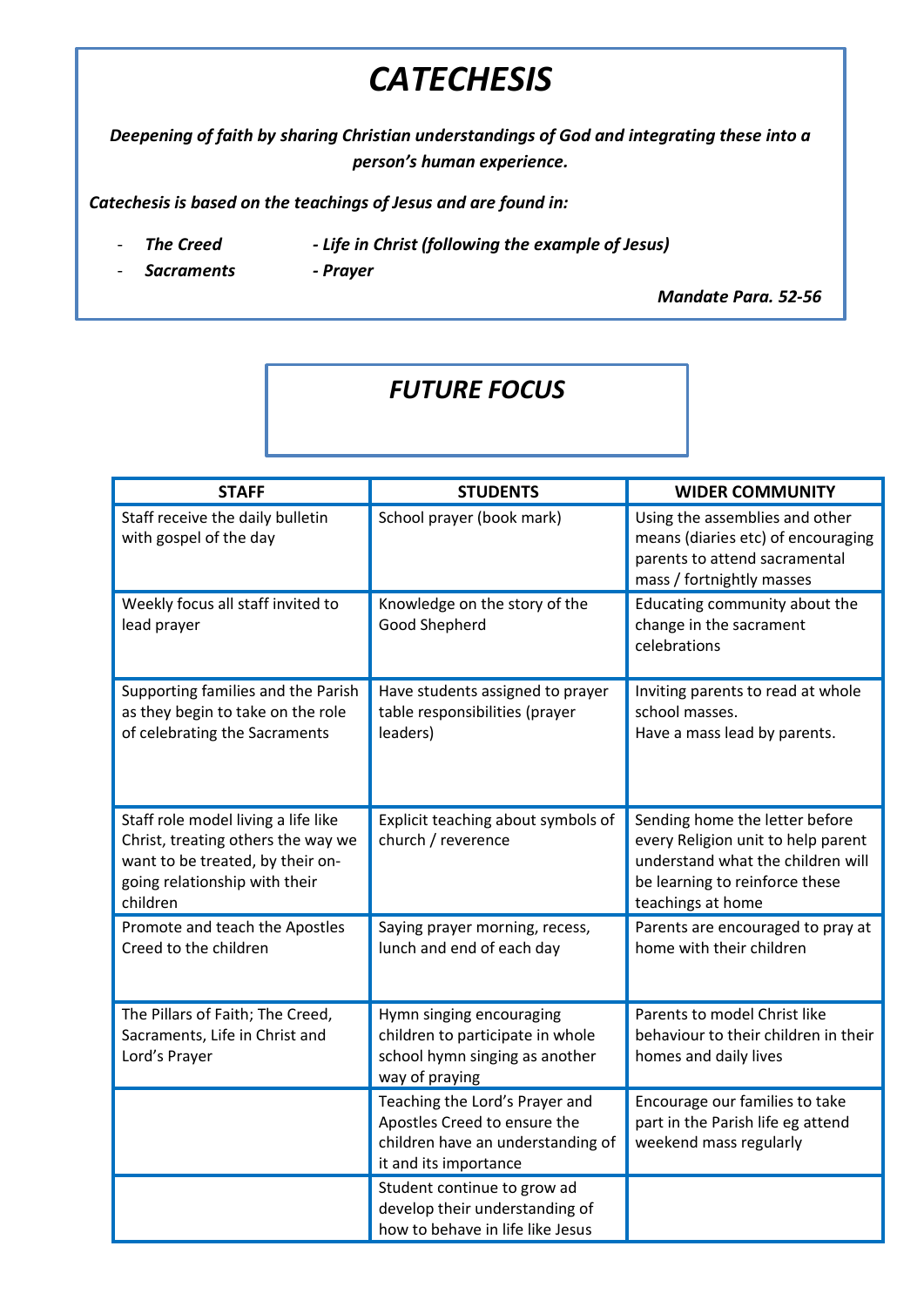## *PRIMARY PROCLAMATION*

*Raising religious awareness amongst community members through helping someone to arrive at an initial belief in Jesus, developing this interest and helping them to learn more about what Jesus taught through the Gospel*

*Mandate Para. 44-45*

## *ONGOING FORMATION*

| <b>STAFF</b>                                                                                                                  | <b>STUDENTS</b>                                                                                                                        | <b>WIDER COMMUNITY</b>                                                                                                                |
|-------------------------------------------------------------------------------------------------------------------------------|----------------------------------------------------------------------------------------------------------------------------------------|---------------------------------------------------------------------------------------------------------------------------------------|
| Shared prayer at the beginning of<br>staff meetings                                                                           | Daily Religious Education lessons                                                                                                      | Reflection/Prayer in the school<br>newsletter                                                                                         |
| Participation in weekly school<br>prayer                                                                                      | The teaching of and participation<br>in the Sacraments of Eucharist,<br><b>Reconciliation and Confirmation</b>                         | Religious News in the school<br>newsletter                                                                                            |
| Participation in the Sacraments -<br>expectation that all staff will<br>attend one of the Parish Masses<br>for each Sacrament | Regular involvement in Whole<br><b>School Masses</b><br>- Each class from PP-6 is<br>responsible for organising one<br>Mass per year   | Participation of parents in<br>Sacramental information nights<br>and workshops                                                        |
| Encouraging, assisting and<br>supporting staff in preparation of<br>Masses                                                    | Publish school and parish events<br>in both parish and school<br>newsletters                                                           | Invite parents and family<br>members to attendance and be<br>involved in school Masses /<br>reconciliation                            |
| <b>Religious Education (RE)</b><br>Professional Development at<br>school and promotion of RE PD<br>offered by CEO             | Participation in daily class prayer                                                                                                    | Involve community in Easter and<br><b>Christmas celebrations</b>                                                                      |
| Weekly Whole School Hymn<br>Singing                                                                                           | Retreat days for all those who are<br>involved in the participation of<br>the Sacraments                                               | <b>Commissioning Mass for School</b><br>Board and P&F                                                                                 |
| Assist and support Sacramental<br>celebrations                                                                                | The teaching of and participation<br>in the Sacraments                                                                                 | Prayer at weekly assemblies                                                                                                           |
| Encouraging and assisting staff in<br>completion of Accreditation and<br>renewal                                              | Celebrate Good Shepherd Day                                                                                                            | School and Parish work together<br>in partnership with the<br><b>Sacramental Programs</b>                                             |
| Several Liturgical focusses around<br>the school eg admin area, hall,<br>library etc                                          | A liturgical focus in each room and<br>several areas of the school to<br>bring to student's attention the<br>current Liturgical Season | A liturgical focus in each room and<br>several areas of the school to<br>bring to parent's attention the<br>current Liturgical Season |
| All new staff participate in Faith,<br>Story and Witness                                                                      |                                                                                                                                        | Celebrate Good Shepherd Day                                                                                                           |
|                                                                                                                               |                                                                                                                                        | New School Prayer / Faction /<br><b>House Names</b>                                                                                   |
|                                                                                                                               |                                                                                                                                        | Enrolment mass for sacramental<br>candidates                                                                                          |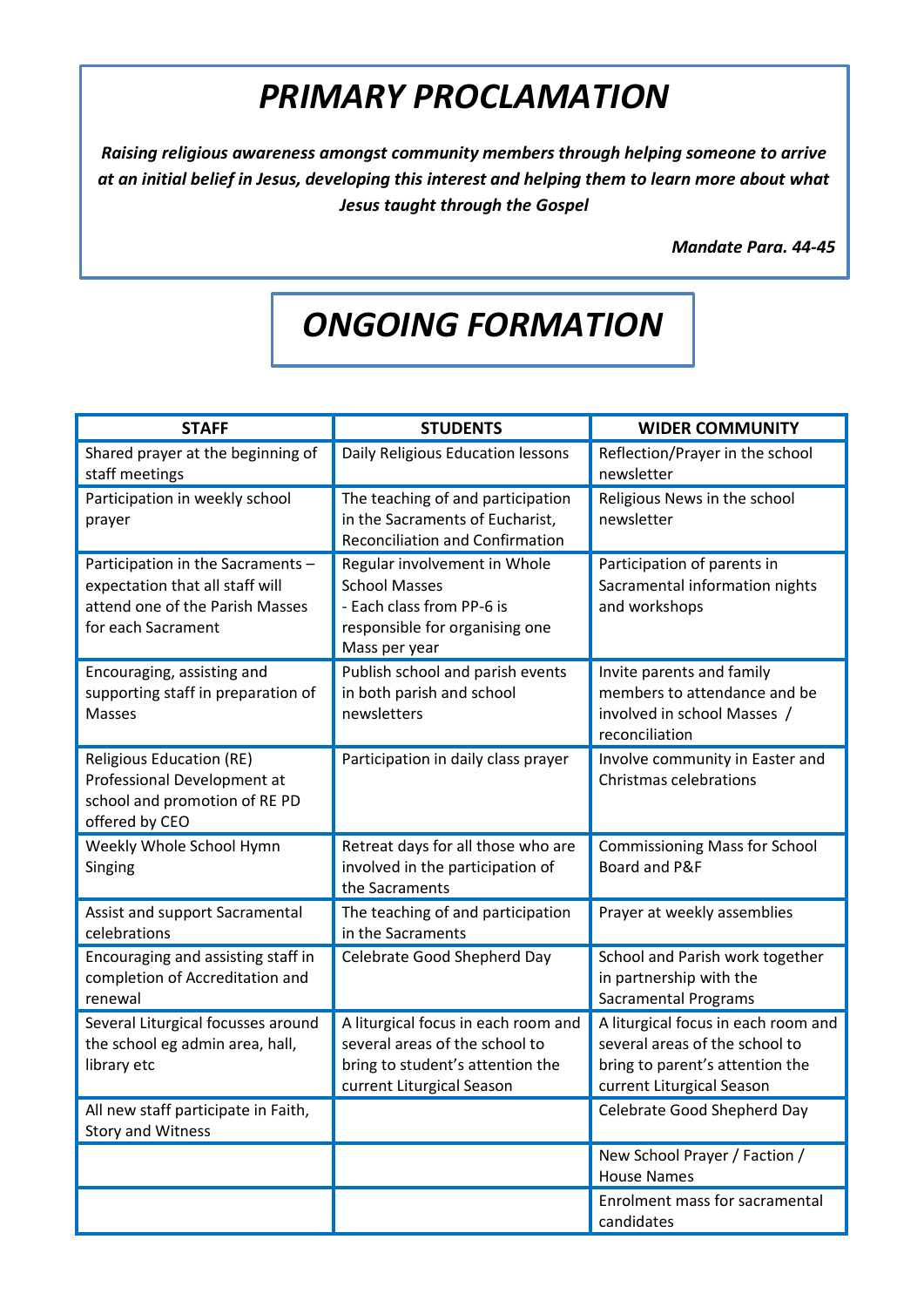## *PRIMARY PROCLAMATION*

*Raising religious awareness amongst community members through helping someone to arrive at an initial belief in Jesus, developing this interest and helping them to learn more about what Jesus taught through the Gospel.*

*Mandate Para. 44-45*

#### *FUTURE FOCUS*

| <b>STAFF</b>                                                                                                          | <b>STUDENTS</b>                                                                      | <b>WIDER COMMUNITY</b>                                                                                                  |
|-----------------------------------------------------------------------------------------------------------------------|--------------------------------------------------------------------------------------|-------------------------------------------------------------------------------------------------------------------------|
| Encourage all staff to be involved<br>in staff prayer                                                                 | Involvement of whole school<br>masses (fortnightly)                                  | New School Prayer bookmark                                                                                              |
| Introduce school prayer                                                                                               | Celebrating Good Shepherd Day -<br>end of term 1                                     | Faction / house names                                                                                                   |
| Introduce a whole staff spiritual<br>retreat                                                                          | A liturgical focus in each room and<br>area in the school - prayer table<br>kit      | Celebrate Good Shepherd Day<br>with School / Community - choir<br>sing?                                                 |
| Faith, story and witness to be<br>renewed                                                                             | The teaching of and the<br>participation in the Sacraments                           | Parent rosters - inviting parents<br>into our classrooms                                                                |
| House names - emblem, flag<br>(visible for students)                                                                  | Reconciliation focus Year 3 - 6                                                      | Inviting parents of the class to<br>remain after class assemblies to<br>gather                                          |
| Staff are encouraged to further<br>develop their spiritual journey -<br>RE PD's.<br>Father Joe. Parkinson. Kevin Long | School prayer - know, understand<br>and use the school pray in class<br>and assembly | Inviting parents to join their<br>children in the library when they<br>are changing their Lexile books<br>before school |
|                                                                                                                       |                                                                                      | More parental involvement in<br>school masses - possible parent<br>mass                                                 |
|                                                                                                                       |                                                                                      | Family commitment to<br>sacramental programs in Years 3,<br>4,6                                                         |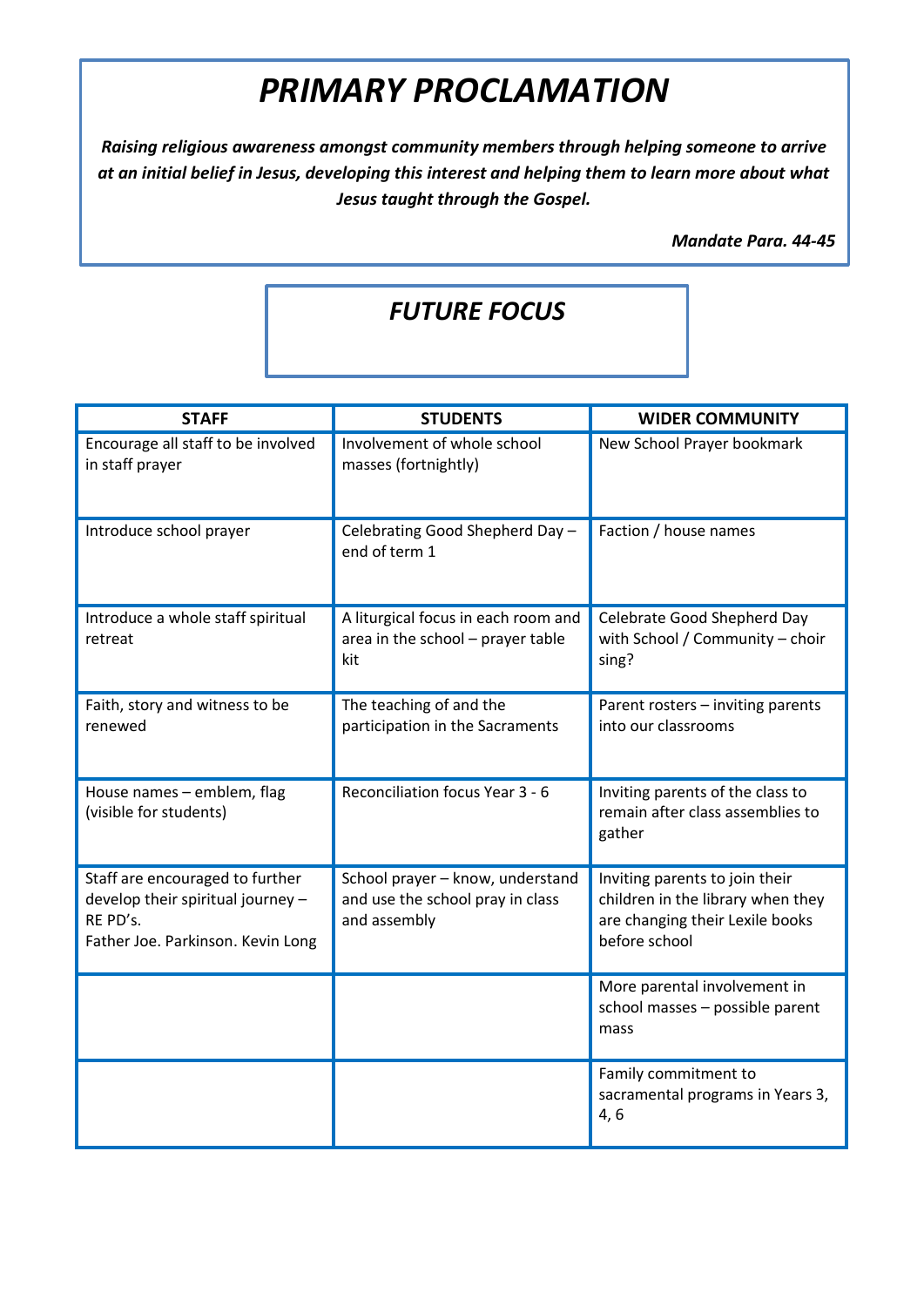### *CHRISTIAN WITNESS*

*Our efforts to be Christ-like. It is our response to Jesus' calling to reflect our God.*

*Mandate Para. 35-40*

## *ONGOING FORMATION*

| <b>STAFF</b>                                                                                                     | <b>STUDENTS</b>                                                                                                          | <b>WIDER COMMUNITY</b>                                                                                           |
|------------------------------------------------------------------------------------------------------------------|--------------------------------------------------------------------------------------------------------------------------|------------------------------------------------------------------------------------------------------------------|
| Being compassionate by listening<br>and being empathetic to the need<br>of others                                | Encouraging peer modelling<br>through involvement in<br>Leadership roles                                                 | Inviting Parish Priest and parish<br>members to various school social<br>events                                  |
| Raising social conscience and<br>awareness of social, religious and<br>cultural issues in the wider<br>community | Acknowledgment of Christian<br>Service through Merit Awards<br>promoting the Gospel Values                               | Raising social conscience and<br>awareness of social, religious and<br>cultural issues in the wider<br>community |
| Supporting each other in times of<br>personal crises                                                             | Acknowledgement of student's<br>birthdays at assembly                                                                    | Promoting fundraising activities<br>through the newsletter and<br>assemblies                                     |
| Extra-curricular social interactions                                                                             | Encouraging students to show<br>tolerance and acceptance of each<br>other                                                | Weekly school assemblies                                                                                         |
| Showing tolerance, respect and<br>appreciation of the uniqueness of<br>each individual                           | Implementation of faction award<br>system which encourages<br>students to display appropriate<br>Christ like behaviours  | Supporting families in crisis -<br>employment of Social Worker and<br>Aboriginal Liaison Officer                 |
| Sharing roles and responsibility<br>throughout the staff                                                         | Implementation of class of the<br>week which encourages students<br>to display appropriate Christ like<br>behaviours     | Involvement of P&F in organising<br>sundowner, Mother and Father<br>Day stalls etc                               |
| Appoint staff members who<br>witness Gospel Values                                                               | Showing compassion for others in<br>need through:<br><b>Project Compassion</b><br>St Vincent de Paul food<br>hampers etc | School Board and P&F make a<br>commitment of service to the<br>community at the Opening Mass                     |
| Staff make a commitment of<br>service to the community at the<br>opening school mass                             | Promote students to be involved<br>in Parish Masses and events eg<br>altar servers etc                                   |                                                                                                                  |
| Affirmation of staff success stories                                                                             |                                                                                                                          |                                                                                                                  |
| Teaching strategies based on<br>collaborative learning principles<br>and explicit teaching of social<br>skills   |                                                                                                                          |                                                                                                                  |
| Spiritual retreat                                                                                                |                                                                                                                          |                                                                                                                  |
| Celebrate significant events ie<br>birthdays, engagements etc                                                    |                                                                                                                          |                                                                                                                  |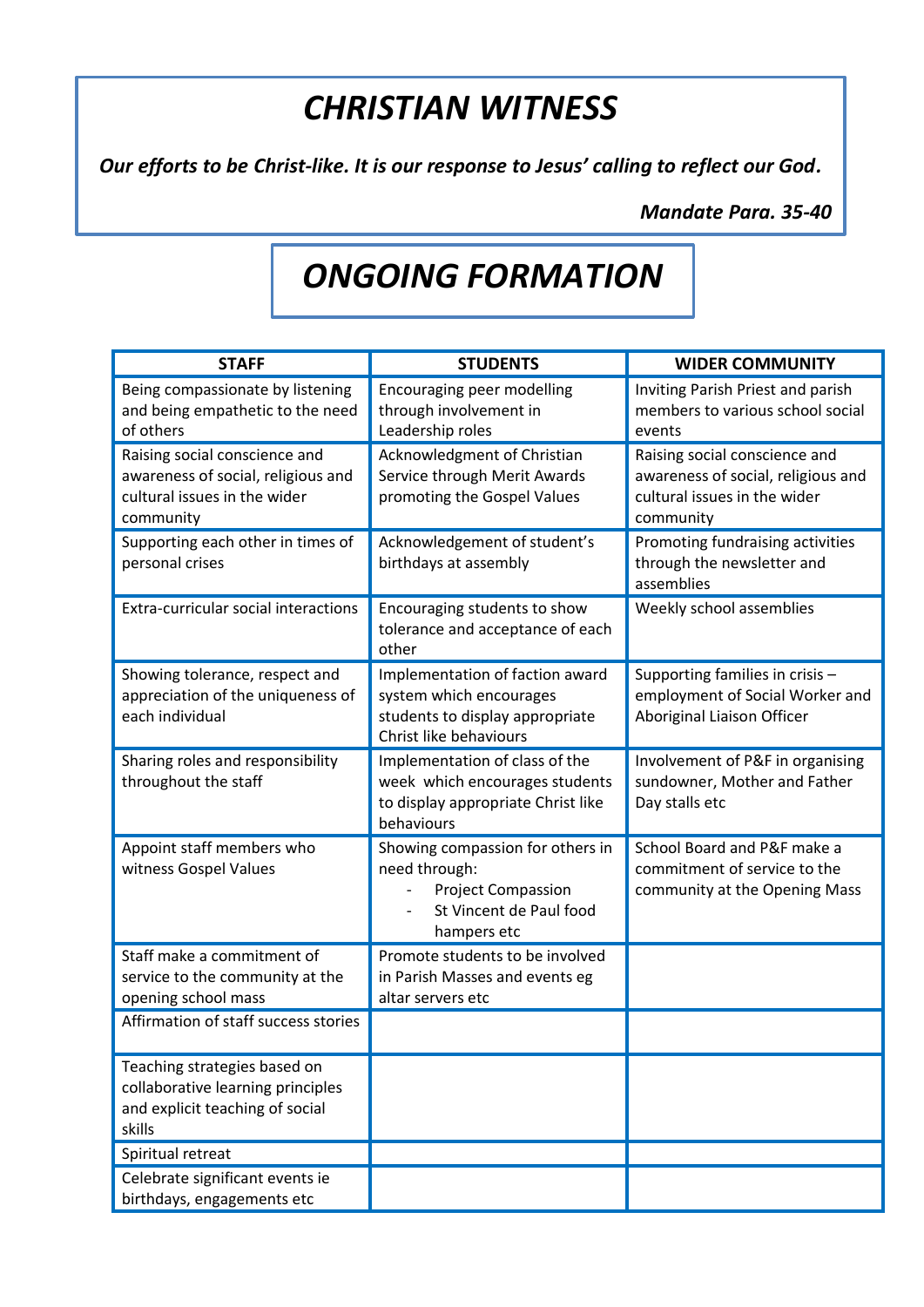## *CHRISTIAN WITNESS*

*Our efforts to be Christ-like. It is our response to Jesus' calling to reflect our God. Mandate Para. 35-40*

#### *FUTURE FOCUS*

| <b>STAFF</b>                                                                                                                                                                                  | <b>STUDENTS</b>                                                                                                                  | <b>WIDER COMMUNITY</b>                                                                            |
|-----------------------------------------------------------------------------------------------------------------------------------------------------------------------------------------------|----------------------------------------------------------------------------------------------------------------------------------|---------------------------------------------------------------------------------------------------|
| Spiritual retreat                                                                                                                                                                             | Peer modelling: Buddy system<br>with the $6's$ – formalised and<br>certain year groups matches up                                | Inviting Parish Priest and parish<br>members to social events and<br>classroom. Arch Bishop visit |
| Fr Joe Parkinson run RE PD                                                                                                                                                                    | Merit Awards: Acknowledge<br>Christian service and values each<br>week. Encouragement for kids                                   | Fortnightly masses.<br>Weekly assemblies.                                                         |
| Instead of KK presents to St<br>Vinnies. Staff Charity focus. (1 per<br>year). Adopt a child                                                                                                  | Faction Award: Promote /<br>encourage teachers to use more<br>regularly on duty etc                                              | Social worker                                                                                     |
| PLC dedication.<br>Success stories (included in PD's)                                                                                                                                         | Mission Day: October trial a fete -<br>each class has a stall / games etc                                                        | Aboriginal Liaison Officer-<br>working in class                                                   |
| Employ a social worker to<br>implement a pastoral program in<br>our school.<br>Increasing the social workers time<br>to cater for all the children who<br>require this service 2 days in 2015 | Altar Serving: Promote and make<br>a list of altar servers and rotate a<br>roster                                                | Through newsletter give ideas and<br>information about Christ like<br>behaviour                   |
| On-going pastoral care to all our<br>students                                                                                                                                                 | Free Dress Day: 1 per term for<br>project compassion and make the<br>kids aware of the reason behind it                          | Encourage further participation in<br>school religious events (eg<br>masses)                      |
| Staff to continue to role model<br>Christ like behavioura in their<br>relationships with staff, parents<br>and students                                                                       | Good Shepherd Mongolia - year<br>6s linking with students there.<br>Skyping them, fundraising for<br>something specific for them | Welcome environment positive<br>atmosphere                                                        |
| Staff supporting to relationship<br>between this Parish / school and<br>ours                                                                                                                  | Extending this to other classes in<br>our school to communicate with<br>their Parish                                             |                                                                                                   |
| Year 5 choir visiting our senior<br>citizens and sharing their musical<br>talents with others                                                                                                 | Year 5 choir visiting our senior<br>citizens and sharing their musical<br>talents with others                                    | Year 5 choir visiting our senior<br>citizens and sharing their musical<br>talents with others     |